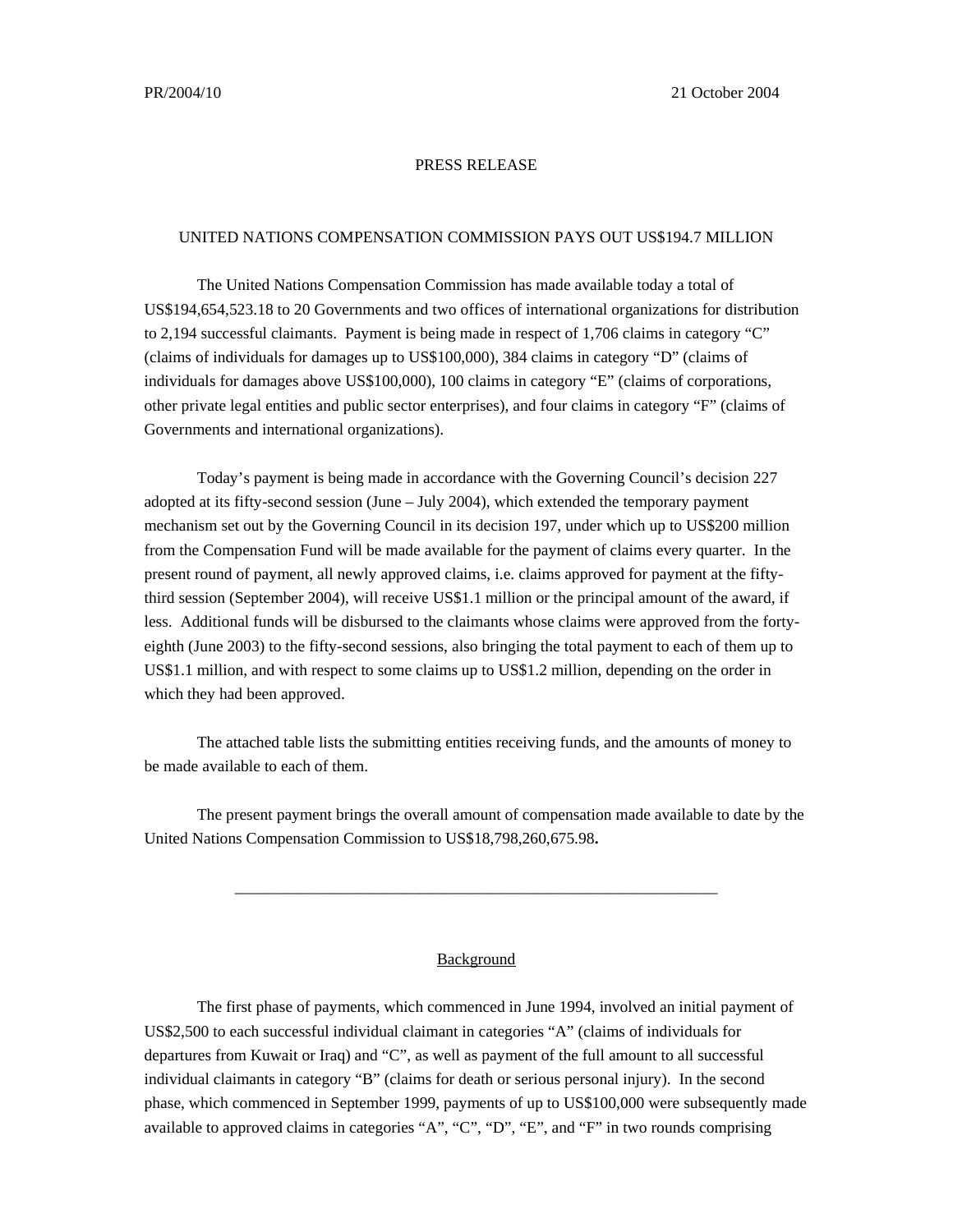payment amounts of up to US\$25,000 and US\$75,000 respectively. The second phase concluded payment of the full amount to all successful claimants in categories "A" and "C", with the exception of claimants who have not yet been located and late claims that were accepted for filing by the Governing Council at a later stage. A total of US\$8,397,522,571.68 was made available to 1,503,201 claimants in all categories under the first and second phases of payments.

In the third phase of the payments mechanism, which commenced in October 2000, each successful claimant in categories "D", "E" and "F" received an initial amount of up to US\$5 million in accordance with decision 100 of the Governing Council of the UNCC. Subsequent rounds of payments of up to US\$10 million were made to successful claimants in these categories of claims in the order in which they have been approved. A total of US\$9,217,443,742.10 has been made available to 7,911 claimants in categories "D", "E" and "F" under the third phase.

At the forty-eighth session (June 2003), the Governing Council adopted decision 197, establishing a temporary payment mechanism in light of the reduction in the Compensation Fund's income, following the adoption of Security Council resolution 1483 (2003), which provides in paragraph 21 that the Fund shall receive 5 per cent of all export sales of petroleum, petroleum products, and natural gas from Iraq. Under this temporary payment mechanism, up to US\$200 million from the Compensation Fund was made available for the payment of successful claims on a quarterly basis following each session of the Governing Council (from the forty-eighth to the fifty-first sessions, inclusive). Successful claimants in all categories received an initial amount of US\$100,000 or the unpaid principal amount of the award, if less, with the disbursement of subsequent rounds of payments of US\$100,000 to successful claimants in all categories in the order in which they had been approved at the sessions described above, until the available funds for distribution had been exhausted. As noted above, this temporary mechanism was extended by the Governing Council in its decision 227 at its fifty-second session.

The Governing Council monitors the distribution of payments to claimants by the relevant Governments and international organizations. Governments and international organizations are obligated to distribute funds to successful claimants expeditiously and to report to the Commission on payments made to claimants. Any funds undistributed to claimants by Governments and international organizations within twelve months of receiving payment shall be returned to the Commission. Further payments to Governments and international organizations shall be suspended where they fail to report on the distribution of funds to successful claimants or fail to return undistributed funds on time.

Further information about the Commission can be found on its website located at www.uncc.ch.